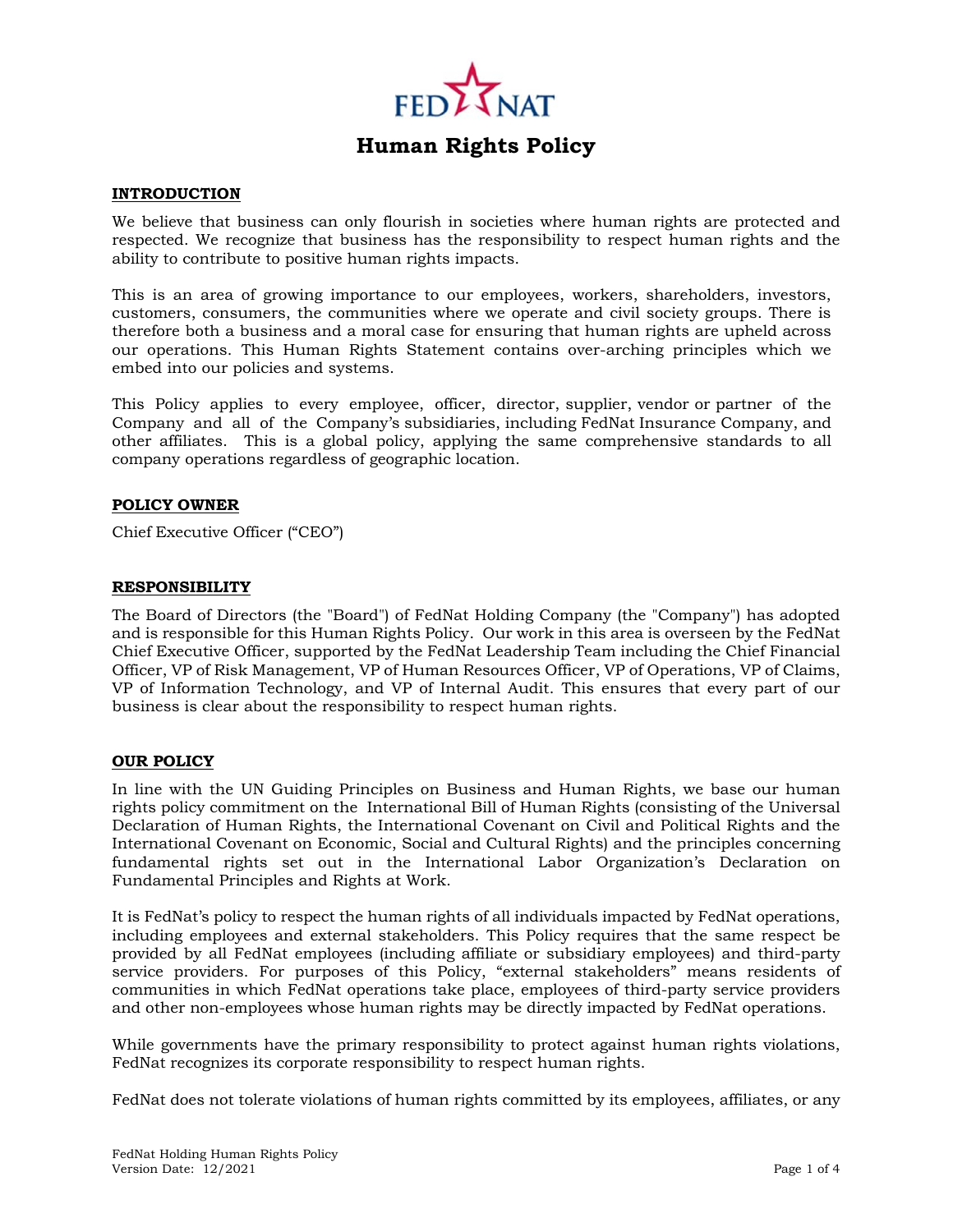

third parties acting on its behalf or related to any aspect of a FedNat operation.

FedNat does not tolerate the use of child labor, prison labor, forcibly indentured labor, bonded labor, slavery or servitude, and adheres to the International Labour Organization's Declaration on Fundamental Principles and Rights at Work.

FedNat does not tolerate discrimination against individuals on the basis of race, color, gender, religion, political opinion, nationality, sexual orientation or social origin, or harassment of individuals freely employed. We are committed to the protection of minority groups' rights and women's rights. FedNat recognizes the right to water as a fundamental human right. FedNat recognizes and respects the freedom to join or refrain from joining legally authorized associations or organizations and respects the safety and health of workers.

FedNat does not tolerate threats, intimidation or attacks against human rights defenders. In its relationship with host governments, contractors and third-party service providers, FedNat seeks to avoid being complicit in adverse human rights impacts.

Our principle is that where national law and international human rights standards differ, we will follow the higher standard; where they are in conflict, we will adhere to national law, while seeking ways to respect international human rights to the greatest extent possible.

FedNat is committed to maintaining the safety and security of our operations within an operating framework that ensures respect for human rights and fundamental freedoms and acting in a manner that is consistent with the laws of our country, to be mindful of the highest applicable international standards, and to promote the observance of applicable international law enforcement principles (e.g., the UN Code of Conduct for Law Enforcement Officials and the UN Basic Principles on the Use of Force and Firearms by Law Enforcement Officials), particularly with regard to the use of force. FedNat will not hire security personnel who have been responsible for serious human rights violations. FedNat will promptly and independently investigate any complaint about security procedures or personnel.

## **ADDRESSING HUMAN RIGHTS IMPACTS**

We recognize that we must take steps to identify and address any actual or potential adverse impacts with which we may be involved whether directly or indirectly through our own activities or our business relationships. FedNat will strive to conduct reasonable human rights due diligence to determine the actual and potential human rights impacts of its operations and seek to employ reasonable measures to mitigate any such impacts.

We will work continuously with our employees and managers to ensure that they are well informed and trained with regard to the impacts our business can have in order to increase their ability to protect human rights and related issues. Training on FedNat's human rights expectations and the terms of this Policy will be provided to all new employees, and all existing employees who, by virtue of their position, may have an impact on the human rights of stakeholders. We recognize the importance of dialogue with our employees, workers and external stakeholders who are or could potentially be affected by our actions. Where appropriate, we will undertake risk assessments.

For relevant third-party service providers, FedNat will perform reasonable due diligence, require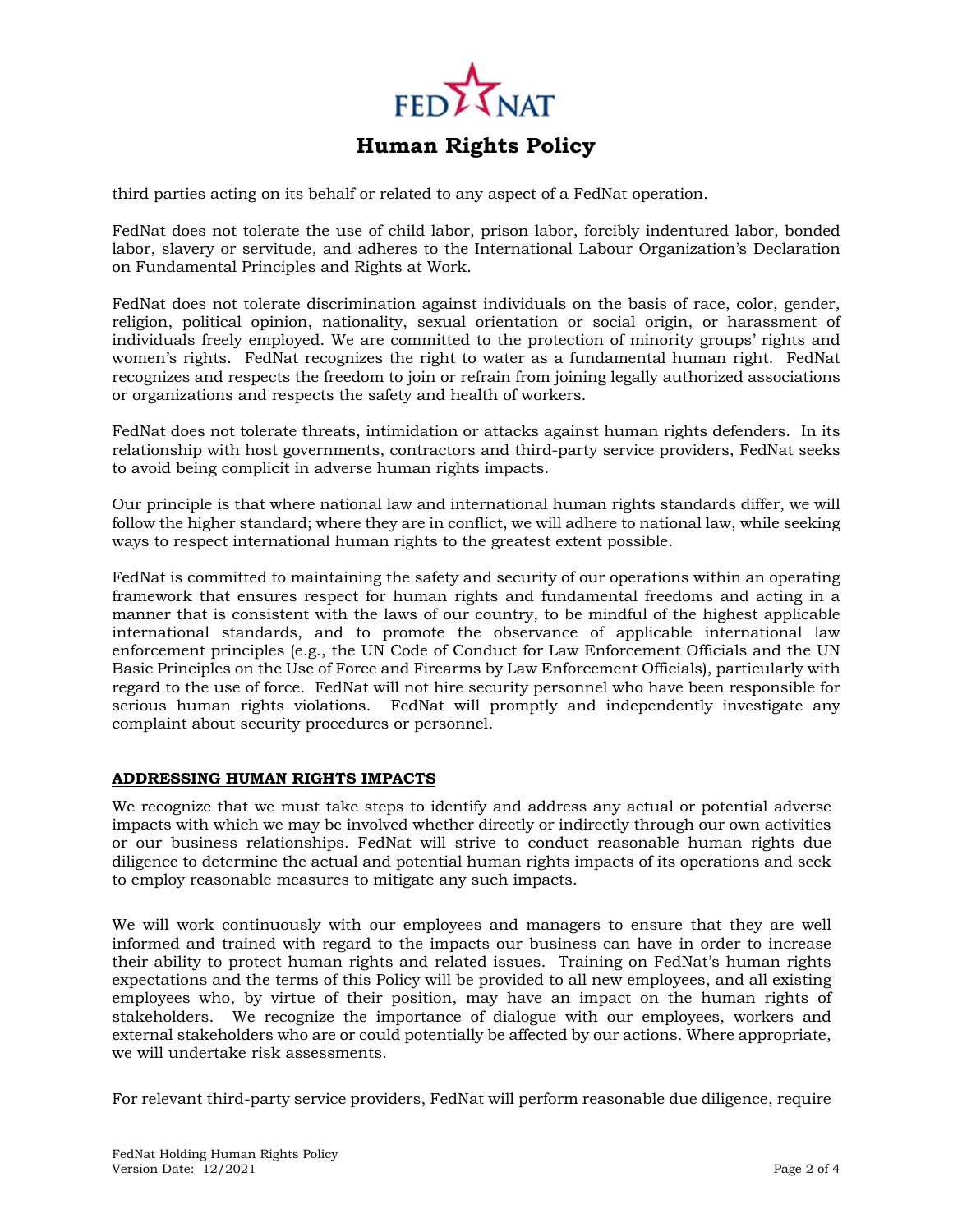

that human rights terms and conditions be included in contracts, and require periodic human rights reporting and certifications. FedNat will require that third party service party providers are aware of, and comply with, this Policy and the FedNat Vendor Code of Conduct. Certain third-party service providers may be required to receive human rights training.

In instances in which FedNat determines that its employees, affiliates or third parties acting on its behalf have caused adverse human rights impacts, it will consider appropriate mechanisms to mitigate such impacts and remediation. Where violations by employees are proven, FedNat will consider appropriate sanctions and remedies to victims.

We understand that human rights due diligence is an ongoing process that requires particular attention at certain stages in our business activities, such as when we form new partnerships or our operating conditions change, as these changes may create new potential or actual impacts on human rights.

We pay particular attention to individuals or groups who may be at greater risk of negative human rights impacts due to their vulnerability or marginalization and recognize that women and men may face different risks.

FedNat will track and monitor reports of human rights violations related to FedNat operations to identify potential control failures, and for other purposes. FedNat will provide periodic internal reports related to human rights allegations and investigations made subject to this Policy. Certain information contained in those reports or otherwise related to human rights reports will be made public.

### **GRIEVANCE REPORTING**

We place importance on the provision of effective remedy wherever human rights impacts occur through company-based grievance mechanisms. We continue to build the awareness and knowledge of our employees and workers on human rights, including labor rights, encouraging them to speak up, without retribution, about any concerns they may have, including through our grievance channels. We are committed to continue increasing the capacity of our management to effectively identify and respond to concerns.

All FedNat employees should:

- Seek advice from their manager in cases of uncertainty about how to apply any aspects of this policy.
- Record any credible allegations of violations of human rights committed by FedNat, its affiliates, or any third parties acting on its behalf or related to any aspect of a FedNat operation. This includes any credible allegations involving public or private security providers guarding the facilities of FedNat. Care should be taken to avoid any leaks of sensitive information that could put anyone at risk.
- Consult their manager if they encounter any credible allegations of violations of human rights committed by FedNat, its affiliates, or any third parties acting on its behalf or related to any aspect of a FedNat operation.
- Consult the Human Resources Department in confidence if they are unable to speak to their manager, and if they encounter any credible allegations of violations of human rights committed by FedNat, its affiliates, or any third parties acting on its behalf or related to